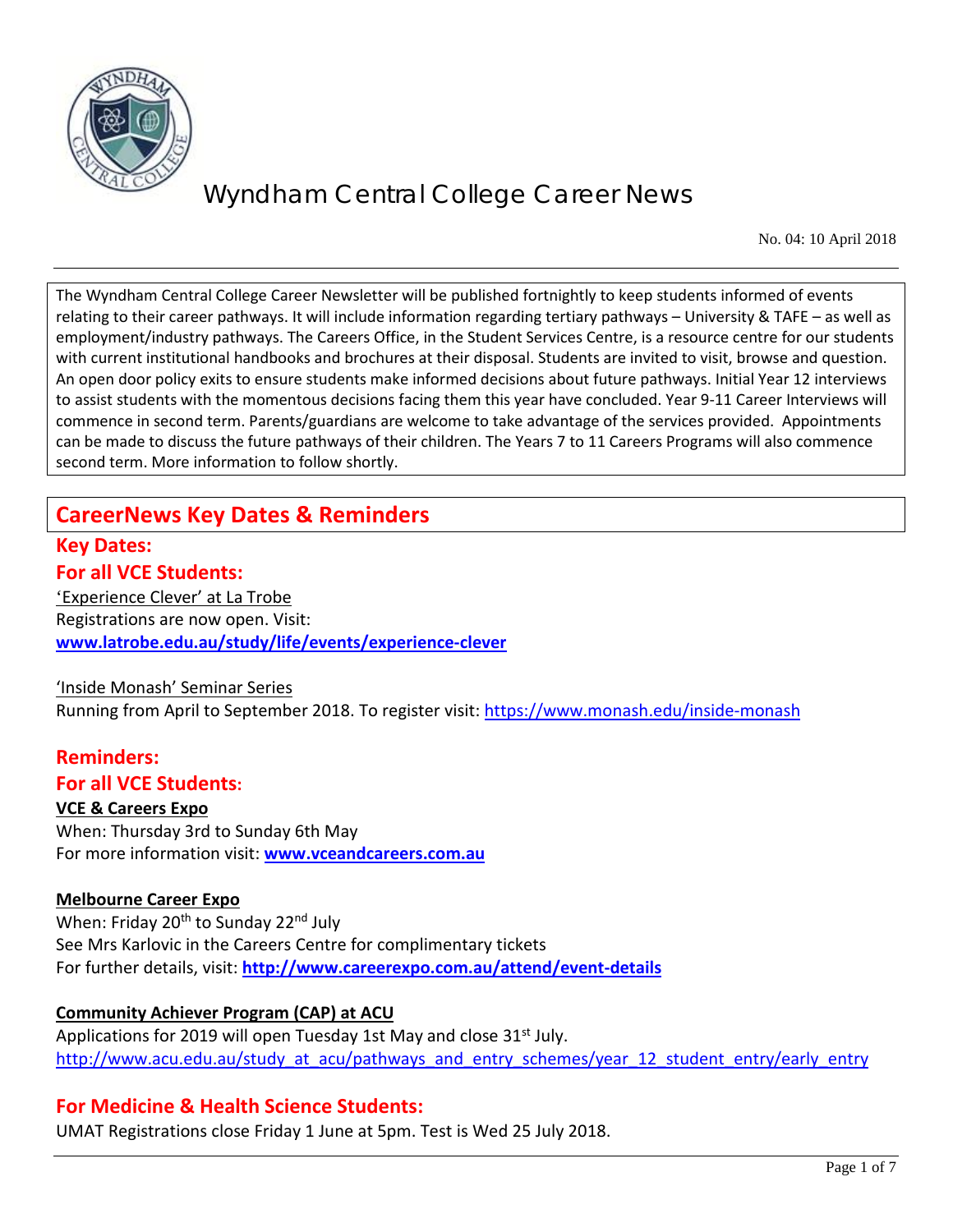

No. 04: 10 April 2018

For further information visit [http://umat.acer.edu.au](http://umat.acer.edu.au/)

On the 5th of April 2018, NIE will be conducting a full day UMAT preparation workshop. All details are available via [www.nie.edu.au](http://www.nie.edu.au/)

#### **For everyone: South East Careers Expo**

When: Tuesday 24th April. For more information visit: [expo@sellen.org.au](mailto:expo@sellen.org.au)

### **News & Updates**

### **Melbourne University**

Melbourne University are running a number of information sessions including: 'My Melbourne Future' Dates: 15<sup>th</sup> May - Agriculture, Sciences, Technology, Engineering and Design. 31 May - Health and Veterinary Sciences. 5 June - Economics, Business, Humanities & Social Sciences and Law. 7 June- Creative and Performing Arts. 14 June - Economics, Business, Humanities & Social Sciences and Education.

Where: Parkville campus, Grattan Street Parkville, Victoria. Time: 5:30pm to 8:30pm

Check out the details and other events at:

<https://futurestudents.unimelb.edu.au/explore/events>

### **Federation University**

Federation University have some 'Experience Day's coming up where students can learn about specific fields of study and clarify their area of interest. Offering interactive workshops and activities, these days are productive to help refine your career path.

'Experience Days' at Berwick Campus Education – Thursday  $26<sup>th</sup>$  April IT & Engineering – Thursday  $26<sup>th</sup>$  April Business – Thursday 3rd May Nursing – Thursday  $3<sup>rd</sup>$  May Science – Thursday  $10^{th}$  May Arts/Psychology – Thursday  $10^{th}$  May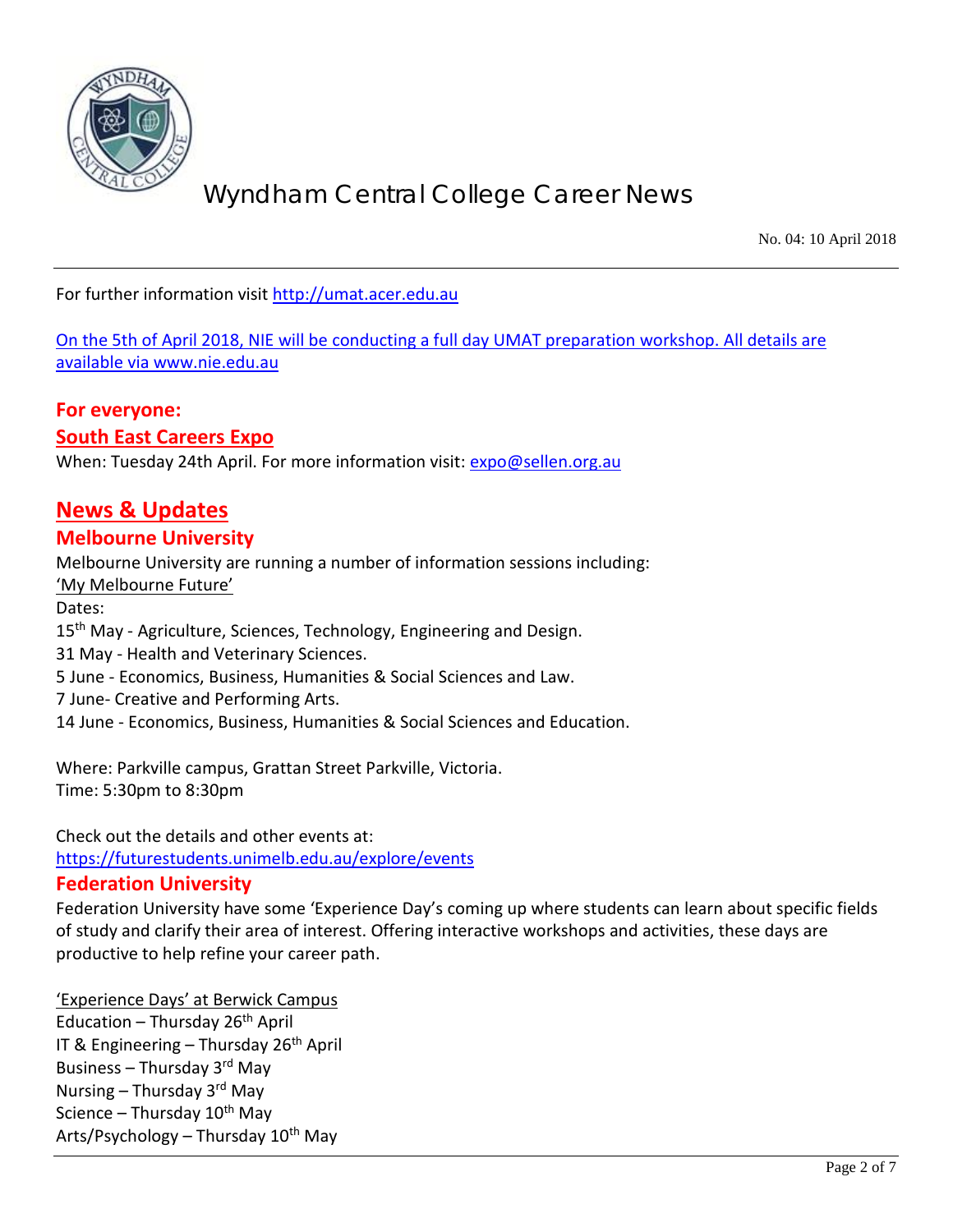

No. 04: 10 April 2018

Times: 10am till 2pm

Federation University's 'VCE Study Skills Days' have also proven to be very popular. A free event designed to support VCE students with their studies, providing valuable advice and strategies. With experienced guest speakers and Fed University's academics and students, the day will include helpful information on:

- Time Management
- Increasing Motivation
- Critical Thinking
- Life as a university student

#### Dates:

- Tuesday 3rd July from 9.30am till 2pm
- Gippsland Campus (Churchill)
	- Wednesday 4th July from 9.30am till 2pm

Berwick Campus

- Thursday 5th July from 9.30am till 2pm

Mt Helen Campus (Ballarat)

[https://federation.edu.au/future-students/study-at-feduni/information-sessions-and-events/vce-study-skills](https://federation.edu.au/future-students/study-at-feduni/information-sessions-and-events/vce-study-skills-day)[day](https://federation.edu.au/future-students/study-at-feduni/information-sessions-and-events/vce-study-skills-day)

### **Box Hill Institute**

Box Hill institute are offering 'A Day in the Life' career exploration days, where students have the opportunity to gain insight into various professions. In the morning, a variety of workshops are running and after lunch there is a forum where employers, Box Hill Institute alumni and currently enrolled students will talk about working in a variety of industries.

This program is running in the school holidays and following are the scheduled dates and costs: Outdoor Guide - Thursday, 5th April

Fashion Illustrator & Developing Your Fashion Portfolio - Wednesday, 11th April Cost: 1 day \$75 Visual Merchandiser, Interior Designer & Graphic Designer - Wednesday, 11 April or Wednesday, 4th July Cost: No charge

Refrigeration & Air Conditioning Mechanic - Friday 6th July Cost: No charge Fashion Designer: Monday 9th July to Wednesday 11th July (x3 days) Cost: 3 days \$250

Times: 9.30am – 3pm (unless indicated otherwise indicated on the events page.

Where: Box Hill (Elgar and Nelson) and Lilydale Lakeside campuses.

For further information, call 1300 BOX HILL or visit[:https://www.eventbrite.com.au/e/a-day-in-the-life-of-a](https://www.eventbrite.com.au/e/a-day-in-the-life-of-a-creative-artist-tickets-44005271953)[creative-artist-tickets-44005271953](https://www.eventbrite.com.au/e/a-day-in-the-life-of-a-creative-artist-tickets-44005271953)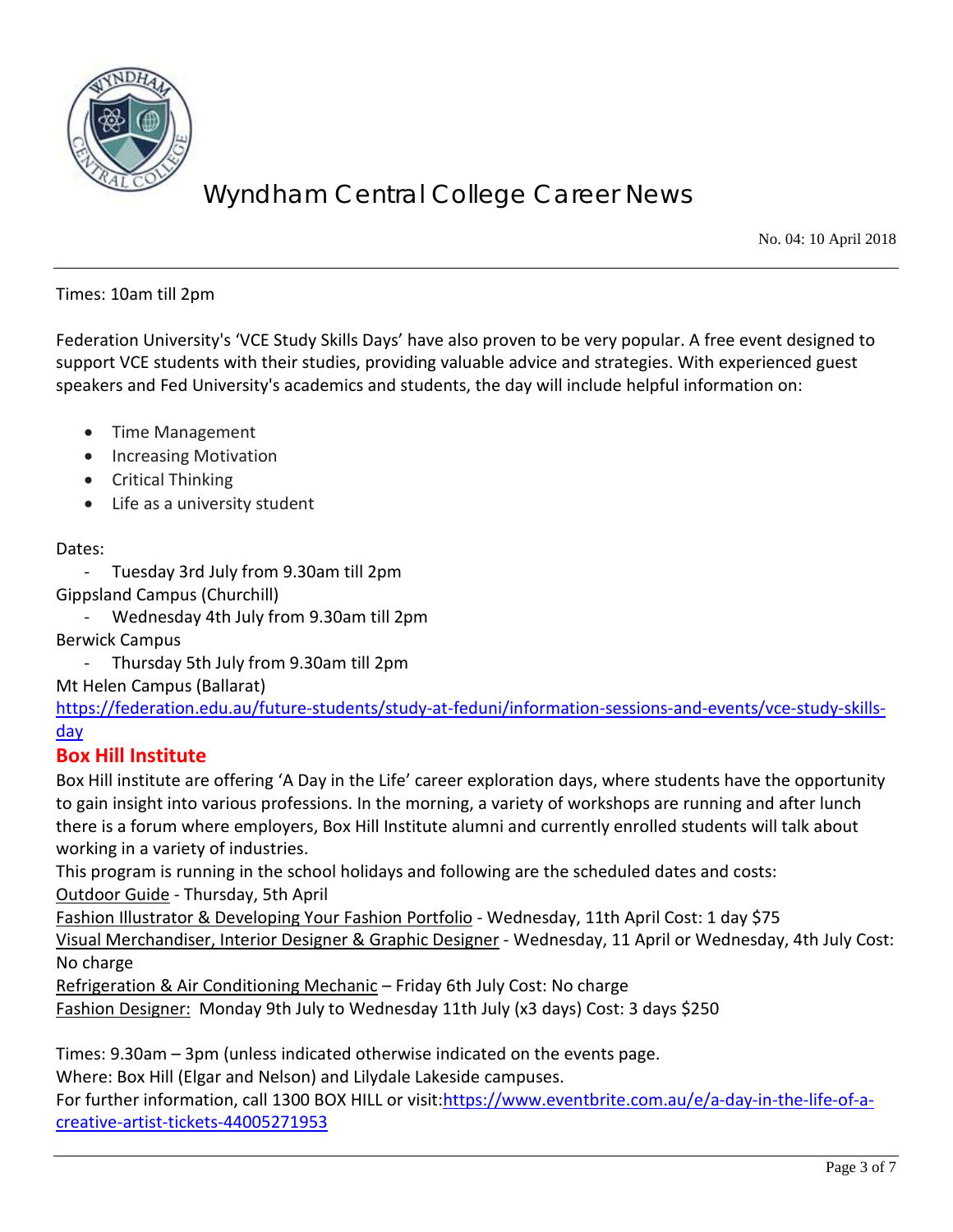

No. 04: 10 April 2018

### **Melbourne Polytechnic**

Melbourne Polytechnic have a 'Trade Taster Day'. This day is aimed at Year 9 & 10 students interested in trying a range of trade areas from; hospitality to agriculture, plastering and cabinet making.

Held on Thursday 10<sup>th</sup> May between 9.45am till 2.45pm at the Heidelberg Campus (Corner of Waterdale Rd & Bell St in Heidelberg).

There are a range off trades to choose from with a number groups and sessions in the morning and afternoon. You will need to purchase your tickets online before 30<sup>th</sup> April at:

[https://www.eventbrite.com.au/e/melbourne-polytechnic-trade-taster-day-2018-tickets-](https://www.eventbrite.com.au/e/melbourne-polytechnic-trade-taster-day-2018-tickets-42656414484?ref=enivte001&invite=MTM4NjMwMjEvcm9sbHMua2F0ZS5rQGVkdW1haWwudmljLmdvdi5hdS8w&utm_source=eb_email&utm_medium=email&utm_campaign=invitemodernv2&utm_term=eventpage)

[42656414484?ref=enivte001&invite=MTM4NjMwMjEvcm9sbHMua2F0ZS5rQGVkdW1haWwudmljLmdvdi5hdS](https://www.eventbrite.com.au/e/melbourne-polytechnic-trade-taster-day-2018-tickets-42656414484?ref=enivte001&invite=MTM4NjMwMjEvcm9sbHMua2F0ZS5rQGVkdW1haWwudmljLmdvdi5hdS8w&utm_source=eb_email&utm_medium=email&utm_campaign=invitemodernv2&utm_term=eventpage) [8w&utm\\_source=eb\\_email&utm\\_medium=email&utm\\_campaign=invitemodernv2&utm\\_term=eventpage](https://www.eventbrite.com.au/e/melbourne-polytechnic-trade-taster-day-2018-tickets-42656414484?ref=enivte001&invite=MTM4NjMwMjEvcm9sbHMua2F0ZS5rQGVkdW1haWwudmljLmdvdi5hdS8w&utm_source=eb_email&utm_medium=email&utm_campaign=invitemodernv2&utm_term=eventpage)

### **Monash University**

Monash University's 'Big Data Challenge Day' at Clayton campus is designed for high achieving Year 12 Math's Students. It is an exciting opportunity for students to build on their knowledge and explore what they can achieve at university with their mathematics skills. As part of the day, students will be placed in teams and will tackle a challenge in actuarial science, business analytics or econometrics. To register visit: <https://buseco.wufoo.eu/forms/w1d3s5lf1arh6xr/>

### **William Angliss Institute**

William Angliss are providing an opportunity for secondary school students to try their hand at a series of practical workshops in Hospitality, Food and Tourism. This school holiday program is ideal for students who are considering a certificate, diploma or degree in Foods, Tourism, Hospitality or Events.

When: Wednesday 11th April, 10:00 am till 3:30 pm.

Where: 555 La Trobe Street, Melbourne.

To register, you can book online:

<https://www.eventbrite.com.au/e/angliss-experiences-hospitality-events-tourism-tickets-43295635411>

### **Interested in IT?**

All secondary school students interested in IT can book seats at the '2018 Big Day In' IT Careers Conference held at the Melbourne Convention & Exhibition Centre on Wednesday 30 May 2018 running from 9am-2.30pm. Run by the ACS Foundation and sponsored by RMIT, students (and teachers) can listen to cool industry speakers and visit exhibitor stands to learn about where a career in IT can take them. Tickets: \$10 for students (includes morning tea). Please visit:

[http://acsfoundation.cart.net.au/BiG-Day-In-Melbourne-Melbourne-Convention-Exhibition-Centre-](http://acsfoundation.cart.net.au/BiG-Day-In-Melbourne-Melbourne-Convention-Exhibition-Centre-Wednesday-30-May-2018)[Wednesday-30-May-2018](http://acsfoundation.cart.net.au/BiG-Day-In-Melbourne-Melbourne-Convention-Exhibition-Centre-Wednesday-30-May-2018)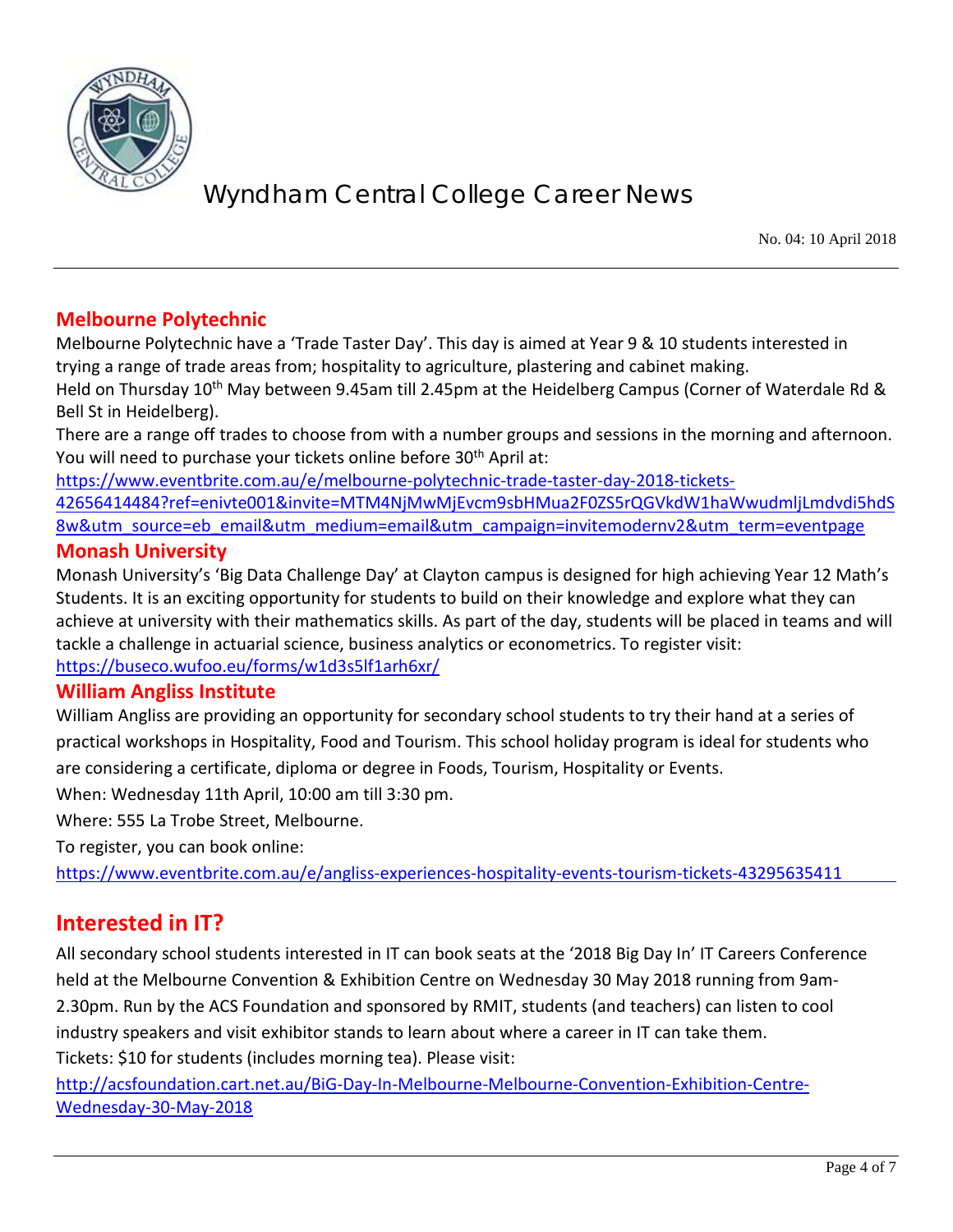

No. 04: 10 April 2018

### **GAP Year at the Australian Defence Force**

It is not uncommon for some students to be unsure of their career direction, even those who achieve their desired ATAR result. Therefore, a Gap Year in the Australian Defence Force is a unique opportunity to gain experience, grow and figure out exactly what the next step is in life. It is a unique chance to get a taste for what a career in the Navy, Army or Air Force could be like, offering a year full of adventure, new friends, new skills, leadership, fitness and travel. All while earning a salary and benefiting from free medical and dental care!

In an ADF Gap Year, you can apply for positions such as; Administrative Assistant, Air Defence Operator, Army Officer, Artillery Operator, Aviation Support Technician, Combat Engineer, Driver, Infantry Soldier, Warehouse Assistant, Store person or Cabin Crew.

Whether on base, on land or at sea, in some respects working for the ADF can be much like being employed in a comparable civilian role (if there is one). However, life at the ADF offers life-changing experiences such as assisting communities affected by conflict or natural disasters.

To join the program, you will be aged between 18 and 24 as of 15the September 2019 (for the Navy), 31st May 2019 (for the Army), or 31st March 2019 (for the Air Force). An Australian Year 12 education (or equivalent) is required and VCE results will not affect entry, however education pre-requisites do vary for each position. To learn more visit:<https://www.defencejobs.gov.au/students-and-education/gap-year>

# **Industry Focus – Education**

### **Early Childhood/Pre-Primary Teacher**

The Australian Department of Jobs and Small Business\* forecast a 26.4% increase in employment opportunities for Early Childhood (Pre-Primary) Teachers over the next five years.

Early childhood teachers plan and conduct education programmes for young children and work in government-owned pre-school centres, early education classes, community kindergartens and community childcare centres. To consider this occupation, it is important to be able to relate to children and their families and have a keen desire to teach children. Other helpful personal traits are; willingness to learn, high-level planning and organisational skills, enthusiastic, tactful, patient, have a good sense of humour and flexible with working hours.

Early Childhood Teachers perform a range of daily tasks including:

- Planning activities using a variety of equipment and materials to develop good coordination, social skills, creativity, self-expression and an interest in learning.
- Promote language development and self-confidence through storytelling, drama, music and discussions.
- Help to organise and participate in excursions to enhance learning experiences.
- Encourage children to question and explore the world in which they live.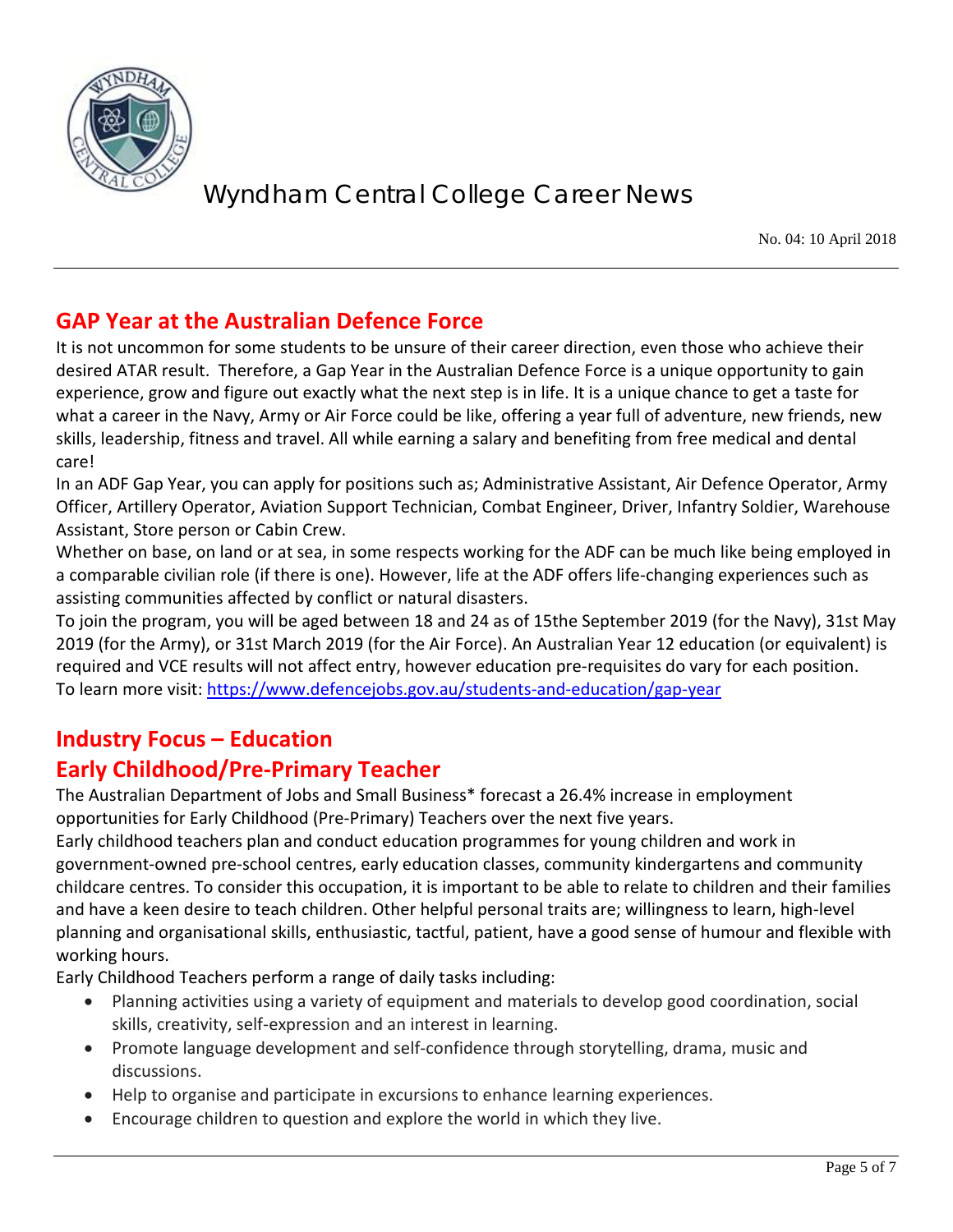

No. 04: 10 April 2018

- Observe children to evaluate and record their progress and to detect developmental disorders, ill health or emotional disturbance.
- Recommend further programmes for further development.
- Work with guidance officers, speech pathologists and psychologists to assist children with special needs.
- Help integrate children with special needs into mainstream classes.
- Promote health and safety concepts and social interaction with other children.
- Promote awareness and appreciation of diversity in multicultural societies.
- Attend to sick children and those in need of first aid and comfort children who are hurt or distressed.
- Assist children with toileting and personal hygiene.
- Discuss aspects of children's development with parents.
- Participate in community activities and parent/staff committees.
- Supervise and work with student teachers and trainee childcare workers.

To become an early childhood teacher, a degree in education with a major in early childhood is usually required. Alternatively, a bachelor degree in a related area followed by a postgraduate qualification in education specialising in early childhood can be completed.

There is also the option of gaining an entry level qualification (certificate 3 or diploma) to work in childcare settings such as; day care, occasional care, center based care and out of school hours' programs to gain industry experience before transitioning into a further bachelor of Early Childhood Education degree. This is worth considering as some institutions may recognise prior study and provide credits for certain subjects. If this option is of interest, it is worthwhile researching the courses available at:

- Box Hill Institute (Lilydale)
- The Gordon Institute (Geelong) Federation University (Ballarat), Holmesglen (Waverley)
- VFA Learning (Geelong, Melbourne and Narre Warren)
- Swinburne (Hawthorn and Wantirna)
- Vic Uni (Footscray, St Albans, Werribee)

Melbourne Polytechnic (Preston) also offers a 2-year associate degree in Early Childhood Studies and La Trobe University's Bachelor of Early Learning is available to students enrolling in Chisholm's Diploma of Early Childhood Education and Care (Bass Coast, Berwick, Dandenong, Frankston, Mornington Peninsula, Online).

The following table provides a list of Bachelor Degree's available in Victoria:

| <b>University</b>                | <b>Course</b>                                     |
|----------------------------------|---------------------------------------------------|
| La Trobe University (Bendigo and | Bachelor of Early Childhood and Primary Education |
| Shepparton)                      |                                                   |